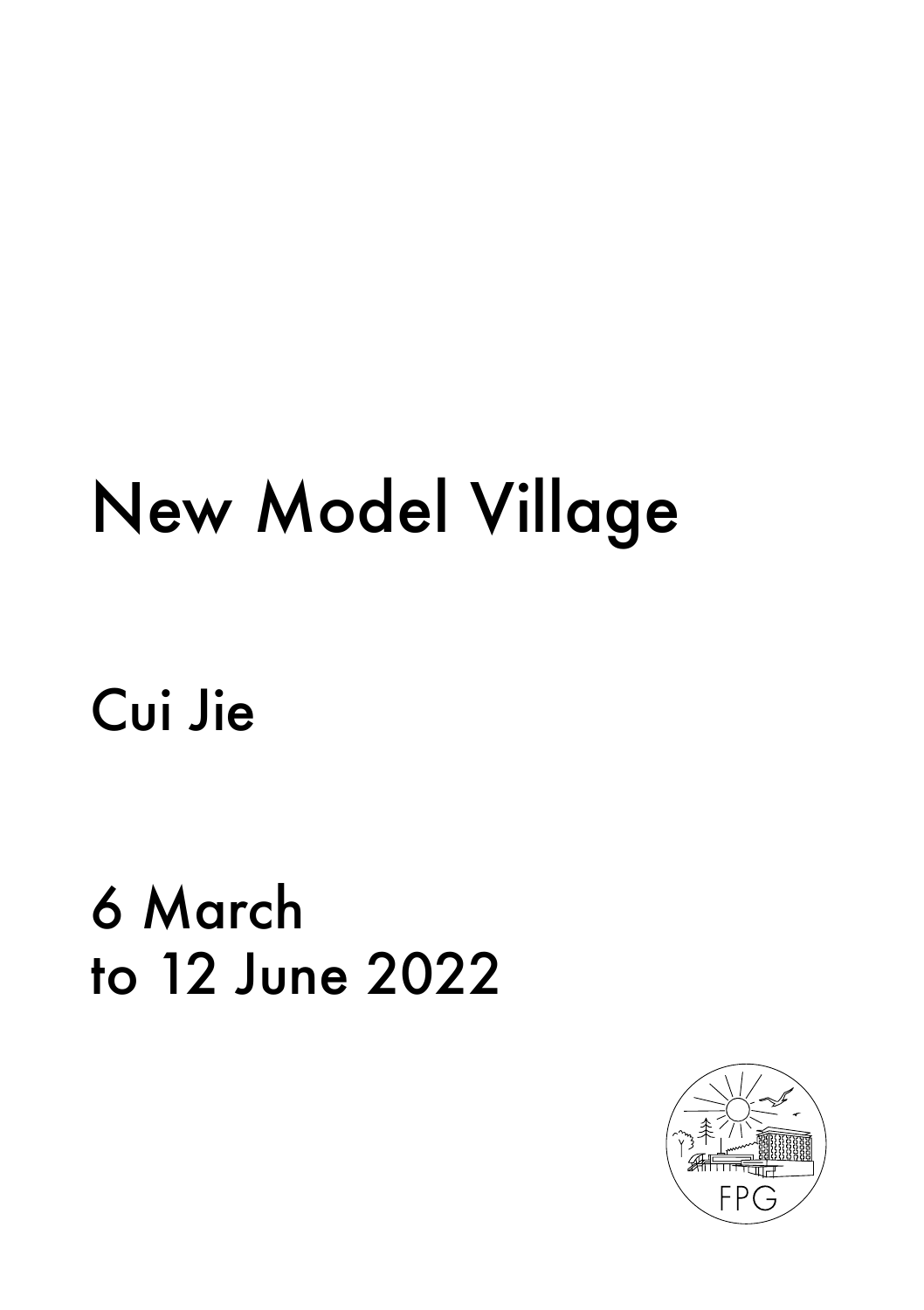#### 'New Model Village' Cui Jie

In Autumn 2019, Focal Point Gallery invited Cui Jie to visit the 1920s modernist workers' village at Silver End and the 1930s Bata Estate in East Tilbury in Essex as initial research for this project. Originally intending to return to England in 2020, COVID-19 travel restrictions meant that Jie continued her research through digital archives and records. During this period her interests expanded to Harlow and Basildon New Towns and to the public sculptures commissioned for them. Jie also connected these Essex developments with the history of the Caoyang New Village in Shanghai, built in the 1950s as the first workers' village in China. This process has inspired 'New Model Village', an exhibition of new paintings and works on paper which explore the social contexts behind these international architectural projects. As we emerge from the present-day pandemic, when the boundaries between our work and personal space have been challenged, these pioneering projects offered seemingly utopian models for working communities.

Four new paintings by Jie focus on the unique architecture of Essex, such as the Art Deco villa depicted in the work *Silver End* inspired by archival photographs of the period. Two paintings depict night views of Harlow Town Hall and Caoyang New Village respectively which evoke a pre-digital era spent listening to the wireless and broadcast television to obtain information and find entertainment.

A series of three paintings titled *Ground Invading Figure* (2022) explore the intimate human relationships of the people who lived and worked within these architectural environments decades ago. Jie's source for these three paintings was the publicity photographs of Caoyang New Village at the time. She chooses to depict moments of intimacy from these typical scenes of life within the village during the 1950s, acknowledging that their gestures and movements indicate the customs of the time. Jie comments: 'As such, in this exhibition I tend to raise the issues of the transformation of the body and of its relation to the architectural style and the overall desian of these communities.'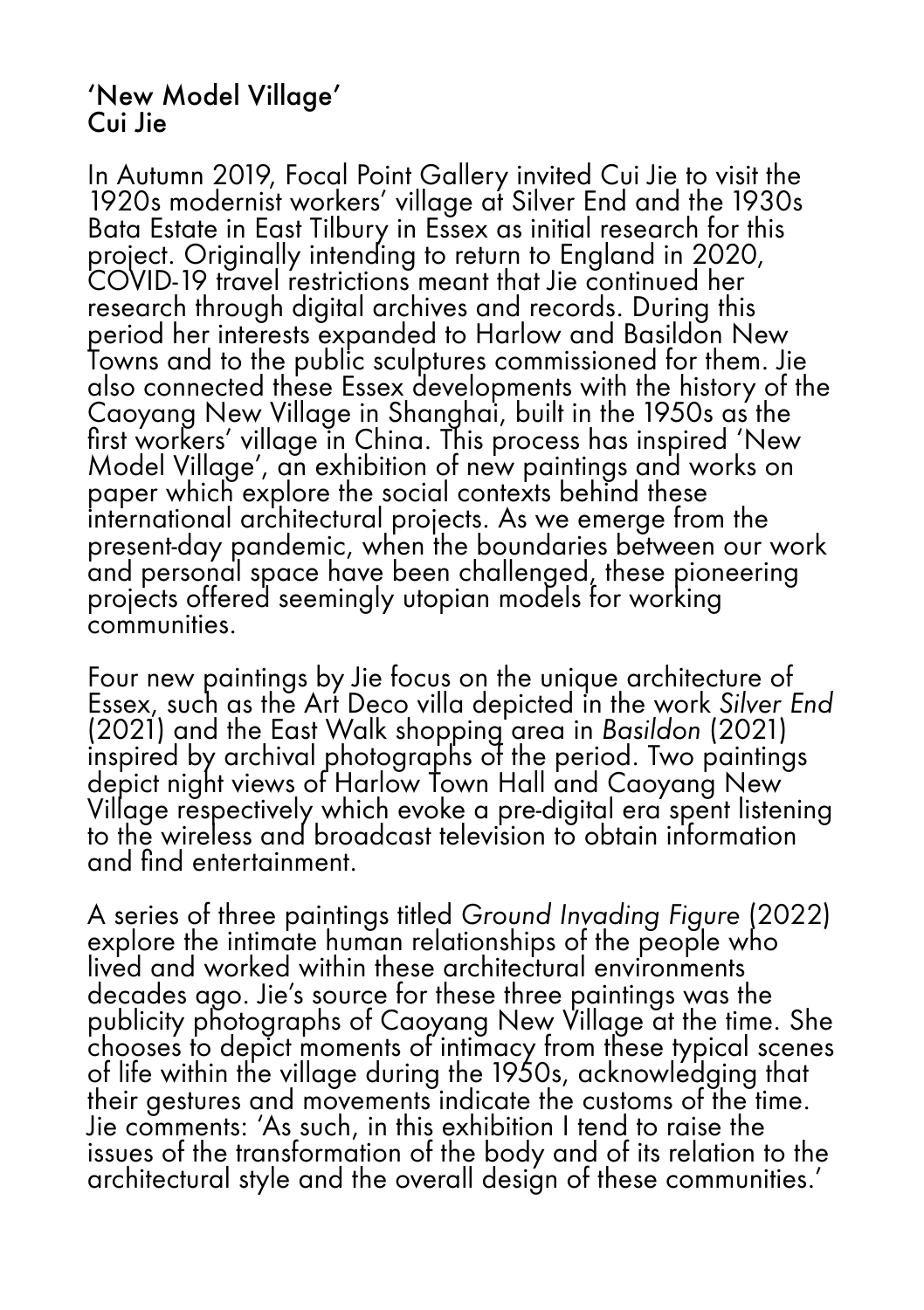In her works on paper, Jie playfully juxtaposes elements together from the different schemes in Essex and China as well as between the art and architecture such as *The Caoyang Cinema and Bata Cinema* (2021) which superimposes the Caoyang Cinema, the Bata Cinema and the sculpture in the Lanxi Youth Park in Caoyang New Village. For Jie, the paper works continue her research into 'the symbiosis between architecture and sculpture, as well as the issue of perspectives and distance.'

An acclaimed artist of her generation, Cui Jie is the first Chinese artist to exhibit at Focal Point Gallery, building on our Radical ESSEX programme that celebrates the county's innovative history. Cited as one of the most influential historically driven place-making initiatives for a contemporary audience, we are excited to forge a new international perspective on Radical ESSEX through this exhibition.

Archival films, information and materials which inspired Jie's research are presented in Gallery Two including information about the following projects:

Caoyang New Village was built in 1951. It was the first new workers' village built in China. Its first residents were front-line workers, who were carefully vetted so that the housing went to skilled model workers who were selected for various factories, cotton mills, machinery plants, chemical factories and food manufacturers. The overall planning of Caoyang New Village was designed by the famous architect Wang Dingzeng, who innovatively integrated the concept of 'neighbourhood units' into the planning of the new village. The new village was not only a living mode, but also a utopian experiment of socialist transformation of the villagers in work and life. Wang embraced a layout that embodied a community-centric lifestyle, incorporating a cinema, a shopping mall, hospital, primary school and wet market all within walking distance for residents.

Silver End in Braintree, Essex was conceived as a model village by Francis Henry Crittall, founder of the Crittall Windows Ltd factory built in 1926. The factory manufactured and supplied designed and built in the Art Deco style and includes some noteworthy early examples of Modernist architecture with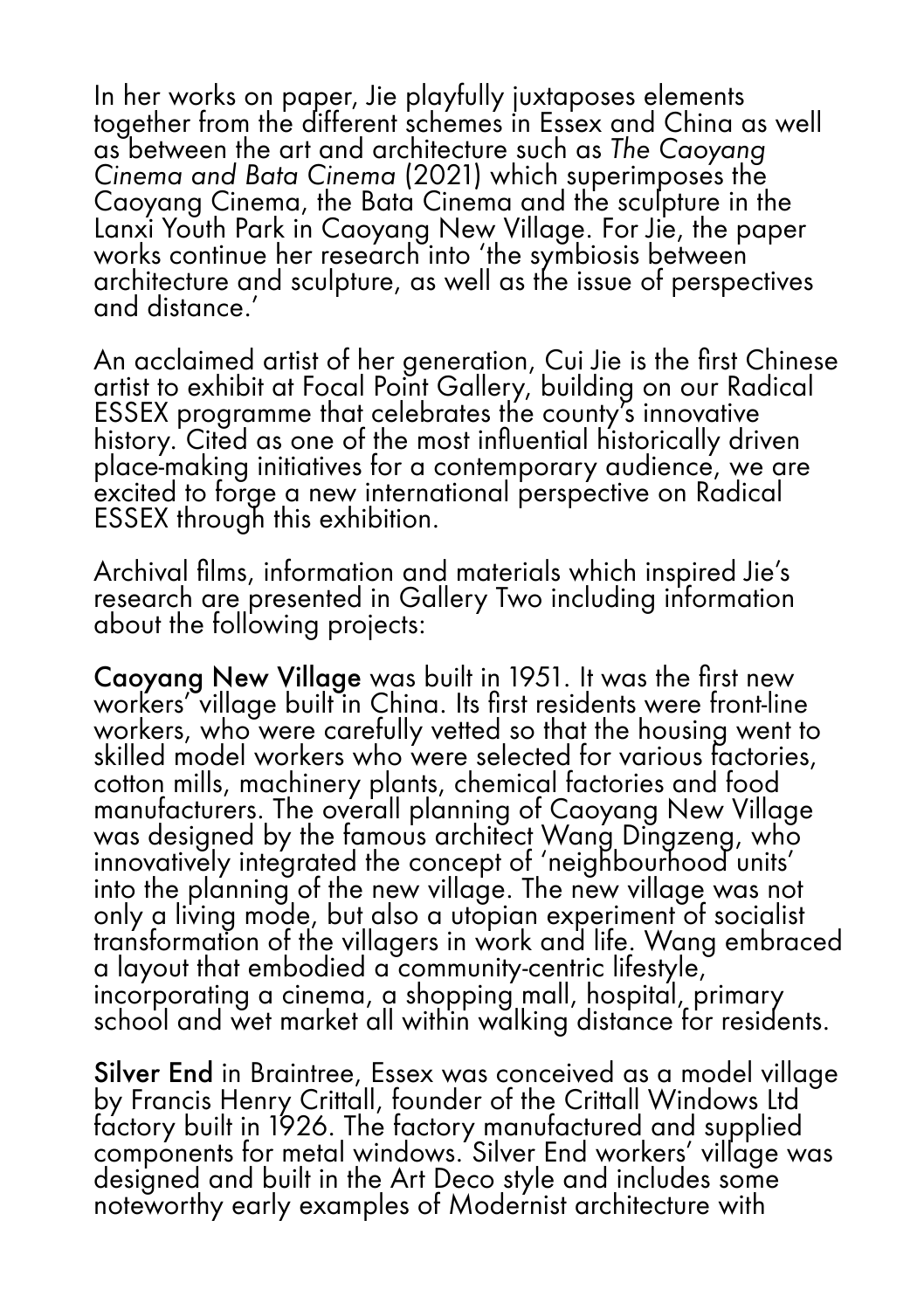distinctive white, flat-roofed houses, many designed by architect Thomas S. Tait. As a part of the Model Village, this area was planned by C. Murray Hennell in the manner of the Garden City Movement. With the largest village hall in the UK, it boasted to have a first-class dance floor, cinema, library, snooker room and health clinic.

In 1932, the Bata Estate was founded in East Tilbury by Tomáš Bata, a Czech shoe manufacturer who built a model town for his workers when he established his new factory in England. A large housing development of 352 houses in a 'garden village' setting was built for the workers to live around the Bata Shoe factory. Amenities, including a theatre, sports facilities, hotel, restaurant, grocery and butcher shops, post office, and its own newspaper were built and provided for the town. The estate predates many of Britain's modernist gems, featuring 'flat-tops' in a checkerboard pattern. Architects Frantisek Lydie Gahura and Vladimir Karfik allowed space around each property for the comfort of each resident.

In 1946, the New Towns Act was passed by Prime Minister Clement Attlee's post-war Labour government. Basildon was one of eight New Towns created in the South East as an attempt to address the post-war housing crisis in London. The design and building was led by the newly incorporated Basildon Development Corporation, with Sir Basil Spence as a consultant. The compulsory purchase orders that followed were met with resistance, as the compensation offered was accused of being ungenerous, and involved breaking up existing plotland settlements. However, building began in 1956, with the town inaugurated in 1962. The new town comprised of ten neighbourhoods; Pitsea, Laindon, Langdon Hills, Vange, Lee Chapel South and North, Fryerns, Ghyllgrove, Barstable and Kingswood.

The original masterplan for Harlow New Town was conceived by Sir Frederick Gibberd in 1947. The purpose of these New Towns was to house people and commerce. They were intended to be self-contained, balanced communities, rather than as a commuter town for London. The site was ideal for a New Town, a large undeveloped rural area at the junction of a motorway and with a main line railway. Gibberd was passionate about art and had idealistic notions of the New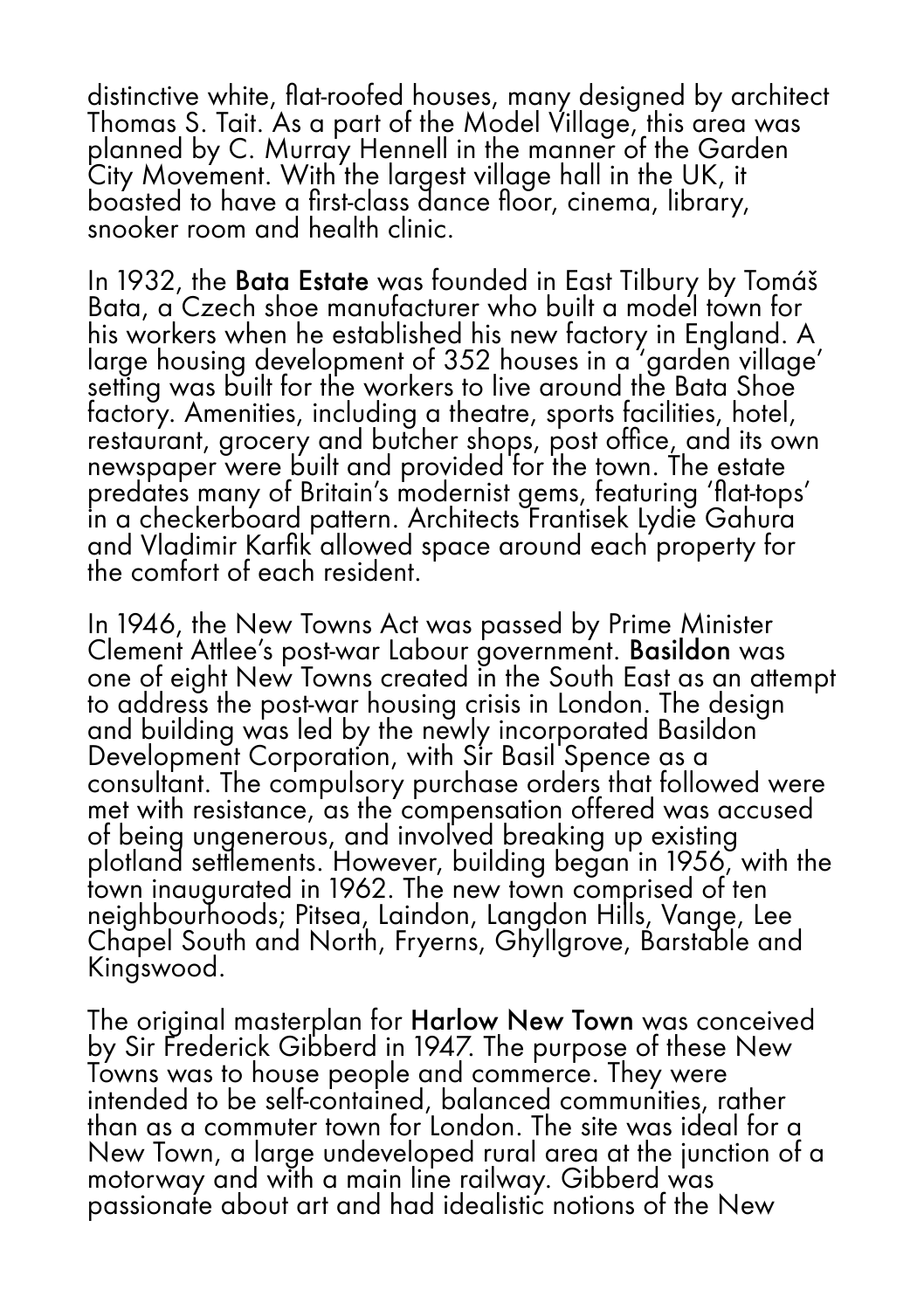Town as a place where people who might not normally have access to art could enjoy great sculptures by great artists on every street corner. Inclusion of sculpture, now managed by Harlow Arts Trust was core to the vision. In 1980, Sir Frederick wrote: 'The Plan was concerned with three arts: architecture, road design and landscape architecture. These three arts are fused to become town scenes or townscapes, the making of which is the art of Town Design.'

'New Model Village' is presented with the support of Antenna Space, Shanghai.

在2019年秋季,为了对本次项目进行初步的研究,崔洁女士应 Focal Point Gallery之邀参观了位于银尾(Silver End)的1920年 代现代主义工人村,和位于埃塞克斯(Essex)郡东提尔伯里 (East Tilbury)的1930年代巴塔庄园(Bata Estate)。根据原 定计划崔洁将于2020年再次到访英国,但由于疫情对于旅行的限 制,崔只能通过数字档案对此进行深入的研究。在此研究期间她 将注意力拓展到了哈洛(Harlow),巴西尔登新镇(Basildon New Towns)和当时所建造的公共雕塑。崔洁还将埃塞克斯的这 些项目的开发与上海曹杨新村的历史联系起来,该村是建于1950 年代的中国的第一个工人新村。本次"新模范村"('New Model Village')展览的灵感正是由这些研究中得到启发,这是一个全新 创作的绘画作品展览,所展出的作品旨在探索这些国际建筑项目 背后的社会背景和历史环境。现如今我们正从疫情中恢复过来 在这个所有人的工作生活和个人空间之间的界限都受到挑战的时 刻,这些曾经开创性的项目正为工作社区提供了一个近乎乌托邦 式的范本。

崔的四幅新作聚焦于埃塞克斯的独特建筑,例如作品《银尾》 Silver End ) 中描绘的装饰艺术风格的别墅,以及由当时档案照 片启发所创作的《巴西尔登》(Basildon )中的 East Walk 购物 区。另外两幅画分别描绘了哈洛市政厅(Harlow Town Hall)和 曹杨新村的夜景,它们唤起了人们对通过无线电和广播电视获取 信息和寻找娱乐的前数字时代的记忆。

三幅名为《底吞图》的系列作品则探讨了几十年前在这些建筑环 境中生活和工作的人们之间的亲密关系。这一系列作品的灵感来 源是当年曹杨新村的宣传照。崔选择描绘20世纪50年代村庄里一 些典型的生活场景中的亲密时刻,作品中的手势和动作也确实代 表了那个时代的习俗。崔洁评论到:"因此,在这次展览中,我 倾向于提出身体的改造问题,以及它与建筑风格和这些社区的整 体设计之间的关系。"

在她的纸上彩铅作品中,崔玩味地将来自埃塞克斯(Essex)与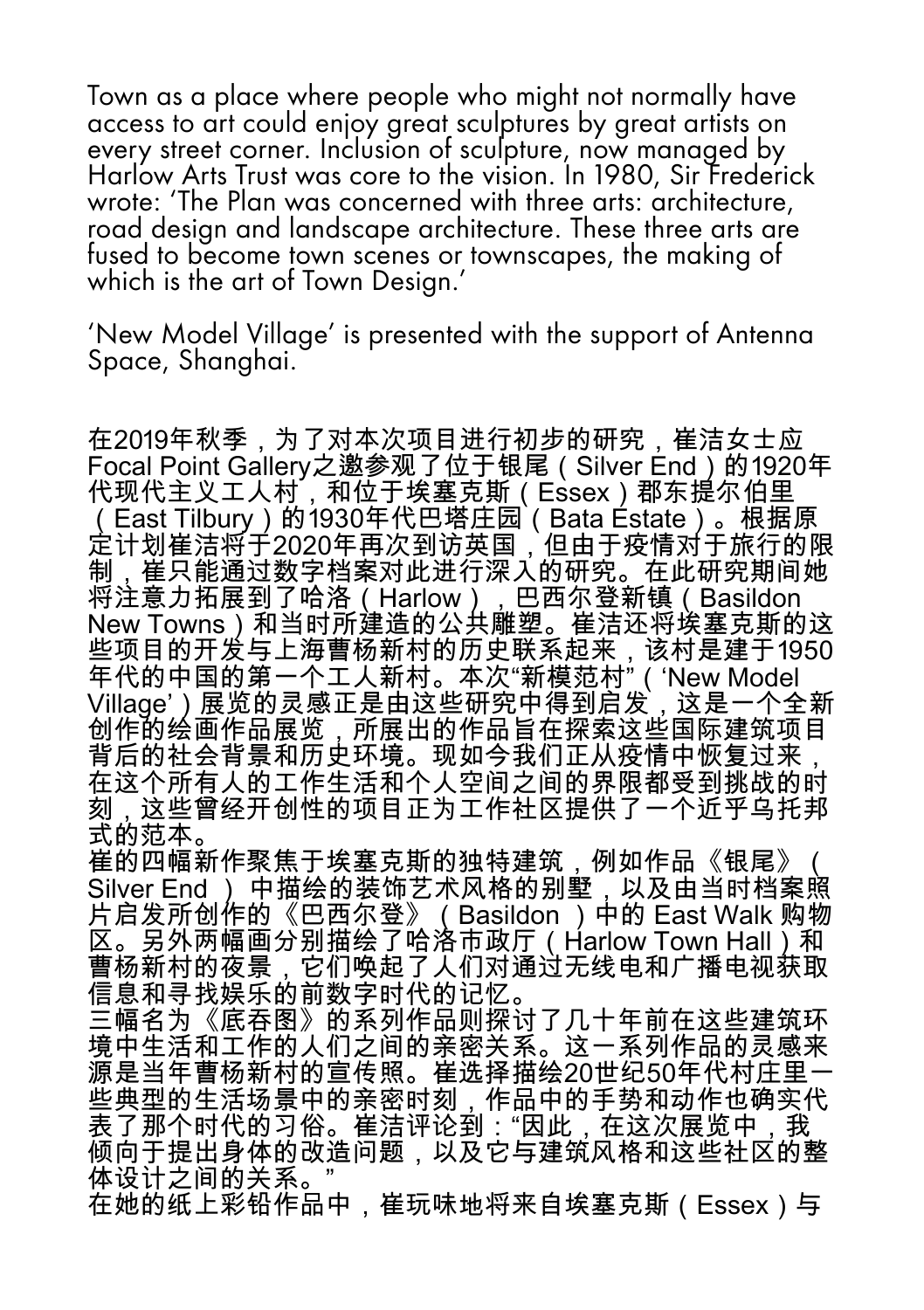中国的不同项目中的元素,特别是艺术与建筑之间的元素并置在 一起。如在作品《曹杨电影院和巴塔电影院》中包含了曹杨电影 院、巴塔电影院,曹杨村兰溪青年公园的雕塑。对于崔来说, <sup>33</sup>x 些纸上作品延续了她对"建筑与雕塑的共生关系,以及视角和距 离的问题"的研究。

崔洁是她这一代中备受赞誉的艺术家,也是第一个在焦点画廊展 出的中国艺术家;以我们的Radical ESSEX项目为基础,庆祝本 郡的创新历史。作为最具现代观众影响力的历史驱动的计划之 一,我们很高兴能通过这次展览为 Radical ESSEX 打造一个全 新的国际视野。

对崔洁的研究产生启发的档案电影、信息和材料在第二展厅展 出,包括以下项目的信息:

曹杨新村始建于1951年,是中国第一个新建的工人村。它的第一 批居民是一线工人,他们经过仔细审查,以便将住房分配给由各<br>种工厂 棉纺厂、机械厂、化工厂和食品制造厂中所挑选出来的 种工厂,棉纺厂、机械厂、化工厂和食品制造厂中所挑选出来的 劳动模范。曹阳新村的总体规划由著名建筑师汪定曾先生设计, 他将"邻里单元"的概念创新地融入新村的规划中。新村不仅是一 种生活方式,更是一种对居民生产生活方式进行社会主义改造的 乌托邦式实验。汪先生的的布局设计体现了以社区为中心的生活 方式,电影院、购物中心、医院、小学和菜市场,居民步行即可 到达。

位于埃塞克斯郡(Essex)布伦特里(Braintree)的 Silver End 是由Francis Henry Crittall构想的模范村,他是1926年建造的 Crittall窗户有限公司的创始人。该工厂生产和供应金属窗组 件。Silver End 工人村是按照装饰艺术风格设计和建造的,包括 一些值得注意的现代主义建筑的早期例子,有独特的白色平屋顶 房屋,其中许多是由建筑师 Thomas S. Tait 设计的。作为示范 村的一部分,该区域由 C. Murray Hennell 按照花园城市运动的 方式规划的。它拥有英国最大的乡村礼堂,一流的舞池、电影 院、图书馆、斯诺克台球室和健康诊所。

1932 年,巴塔庄园(Bata Estate)由捷克制鞋商 Tomáš Baťa 在东提尔伯里(East Tilbury)创立,当他在英格兰建立新工厂 时,他也为他的工人建立了一个模范小镇。在巴塔鞋厂附近的一 个"花园村庄"建造了352套住房的大型住房开发项目以供工人居 住。包括剧院、体育设施、酒店、餐厅、杂货店和肉店、邮局和 自己的报纸在内的各种便利设施都是为小镇建造和提供的。这座 庄园要早于许多英国现代主义瑰宝,以棋盘图案的"平顶"为特 色。建筑师Frantisek Lydie Gahura和Vladimir Karfik为每个住宅 周围都留出了足够舒适的空间。

1946 年,Clement Attlee首相的战后工党政府通过了《新城镇 法》。巴西尔登(Basildon)是东南部八个新城镇之一,旨在解 决战后伦敦的住房危机。设计和建筑由新成立的 Basildon Development Corporation 领导, Basil Spence 爵士担任顾问。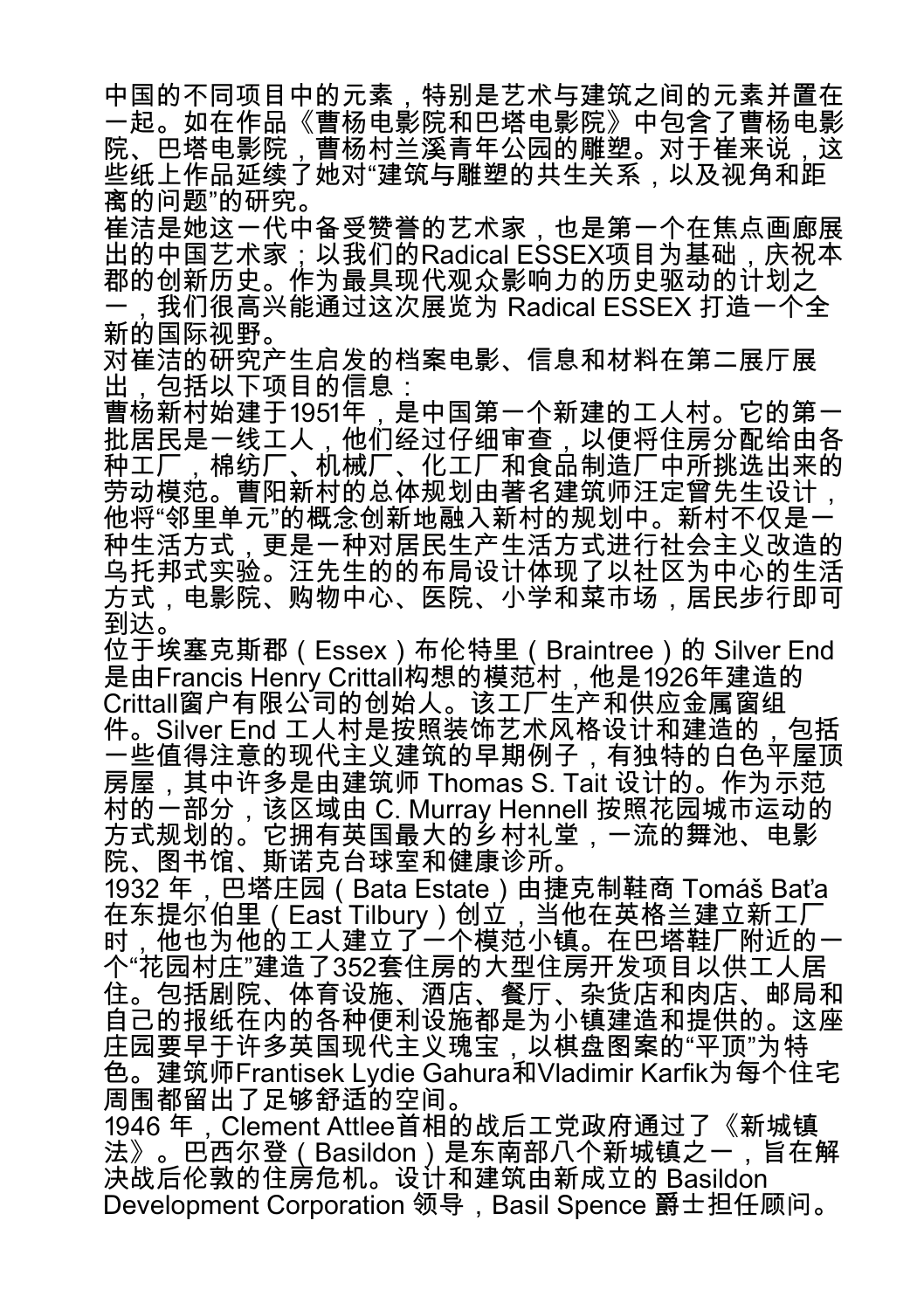随后的强制采购订单遭到了抵制,因为提供的补偿被指责不够慷 慨,而且涉及破坏现有的土地协议。然而,1956年开始建 造,1962年小镇落成。这个新城镇由十个街区组成;Pitsea, landdon, Langdon Hills, Vange, Lee Chapel South and North, Fryerns, Ghyllgrove, Barstable and Kingswood。

哈洛新城(Harlow New Town)最初的总体规划是由Frederick Gibberd爵士于 1947 年构思的。这些新城的目的是为居民和商业 提供住所。它们旨在成为独立的、平衡的社区,而不是作为伦敦 的通勤城镇。该地理位置是新城的理想之选,这是一个位于高速 公路和主线铁路交界处的大型未开发农村地区。Gibber对艺术充 满热情,并对新城抱有理想主义的观念,认为新城是一个通常无 法接触艺术的人们可以在每个街角欣赏伟大艺术家的伟大雕塑的 地方。现在由Harlow艺术信托基金管理的雕塑是这个愿景的核 心。1980 年,Frederick爵士写道:"该计划涉及三种艺术:建 筑、道路设计和景观设计。这三种艺术融合在一起,形成了城镇 景观,而城市景观的形成就是城市设计的艺术。 "新模范村"('New Model Village')在上海天线空间的支持下呈 现。

Glossary<br>Modernism describes a global movement in culture and society beginning in the early twentieth century. The movement sought to reflect the experience and values of modern industrial life. Artists began to use new imagery, materials, and techniques to achieve this. Architecture embodied these ideas through a rejection of ornament seen in earlier centuries.

Art Deco refers to a style of furniture, decorative arts, and architecture known for its geometric character. The style originated in the 1920s and was led by a group of French artists who named themselves 'The Society of Decorative Artists'.

Utopian is defined as an ideal modelled on or aiming for a state in which everything is perfect. Modernist architecture and societal attitudes of the time were often seen as embodying utopian ideals. This was because Modernism was associated with a belief in progress, through its use of new materials for instance.

New Towns, or the New Town Act of 1946, refers to an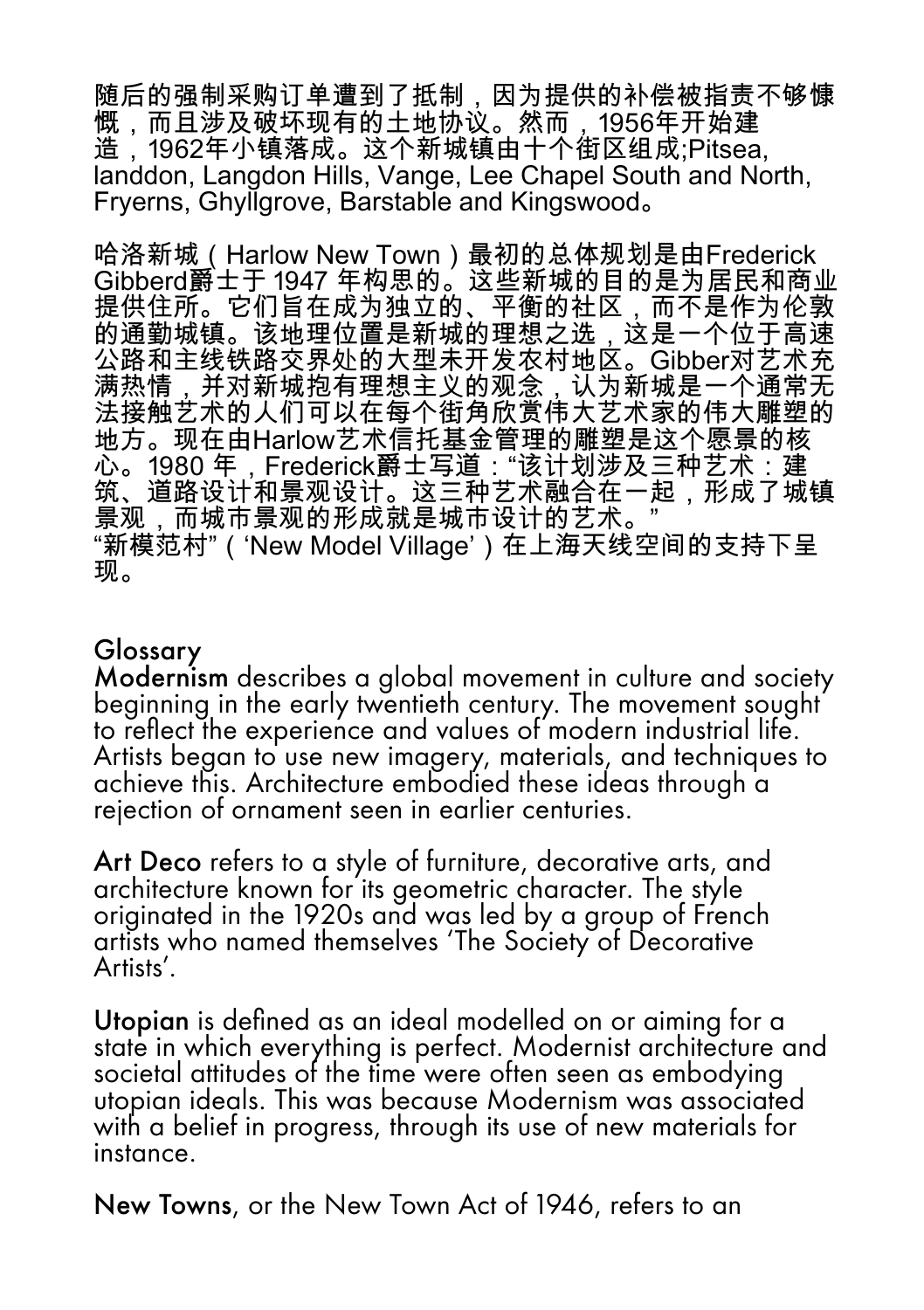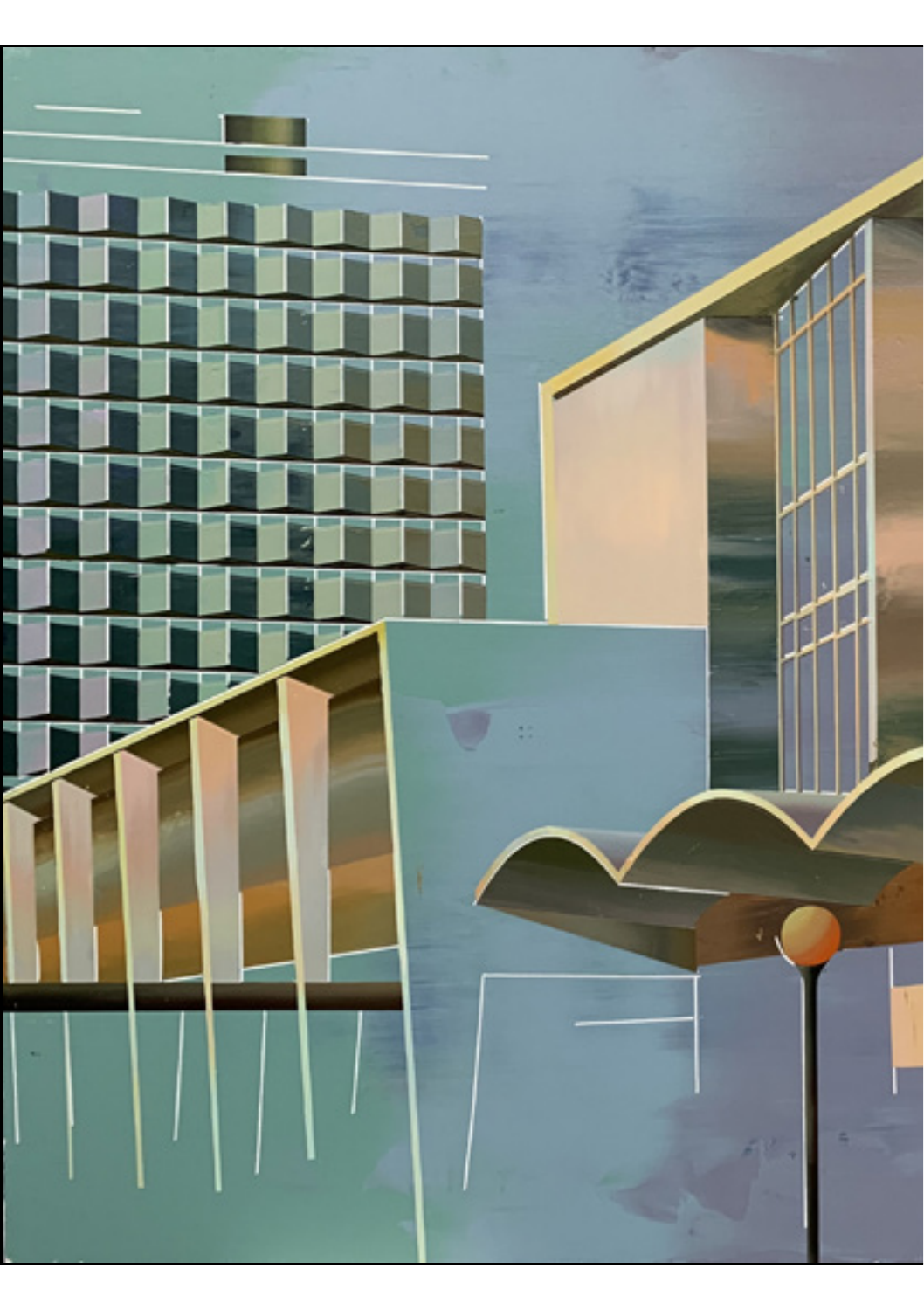

*Basildon*, 2021, Acrylic on canvas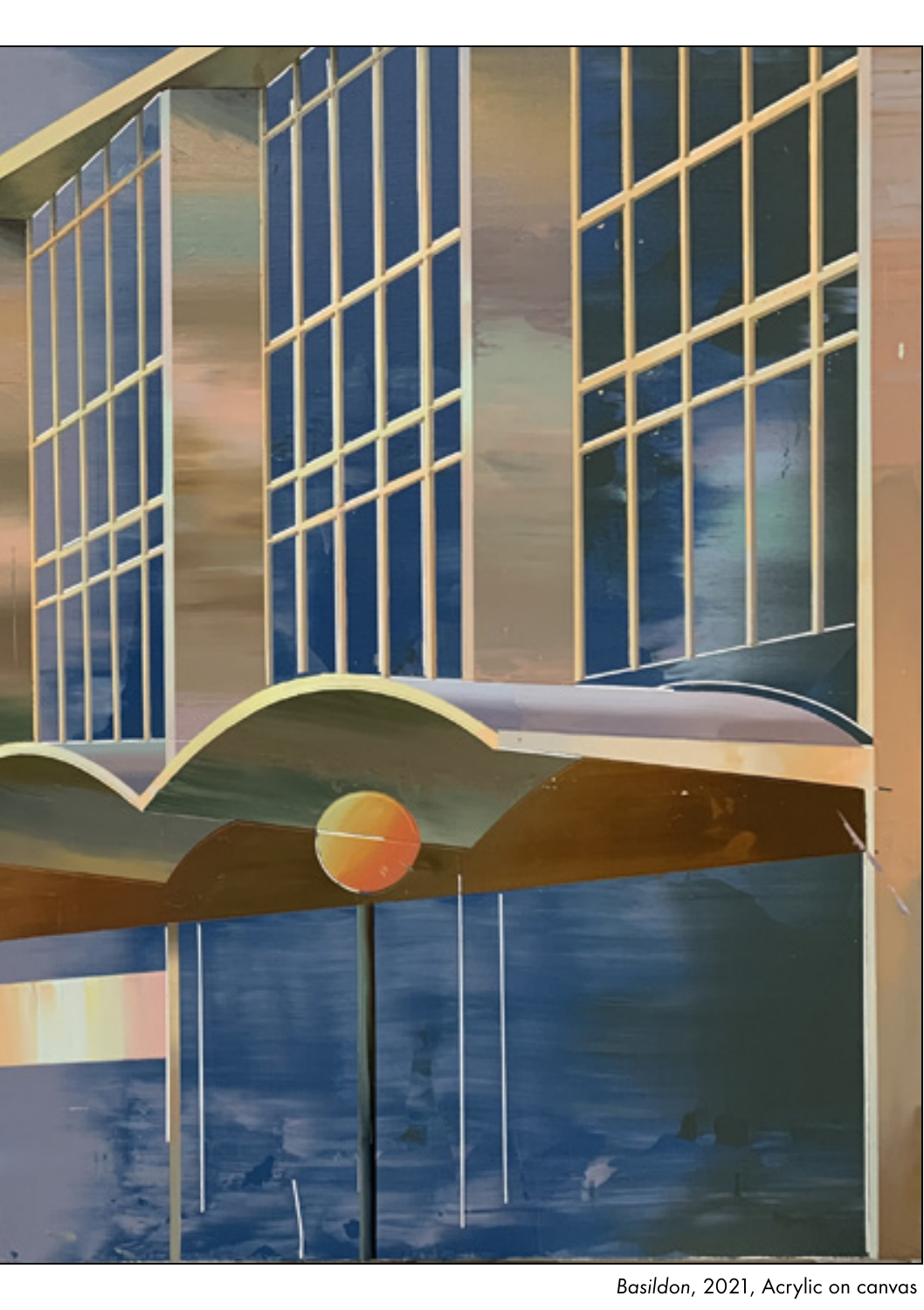ambitious programme which saw the government designate previously unused land for the development of New Towns. This was designed to decongest larger industrialised cities, such as London, following the Second World War.

Model Villages, or Worker Villages, refer to a type of selfcontained community built to house a business's work force. These villages are typically located close to the workplace and boast of high-quality housing, a range of amenities and attractive scenery.

#### About the Artist

Cui Jie, born in 1983, currently lives and works in Shanghai. The modernization, the development of city landscape and the unified and tedious style of contemporary architecture has always been one of the topics being discussed in Cui's paintings of cities. Connecting and intertwining visions of the past and the present under her brushstrokes, Cui Jie expresses her nostalgia for the past and a seemingly utopian exploration for the future landscape, and hence evokes the viewer's collective nostalgia. Cui Jie graduated from China Academy of Art. She has been included in Phaidon Press's publication Vitamin P3 and her works has been presented in numerous international exhibitions and collections.

#### List of works: Main large gallery (clockwise)

Bata Factory and Caoyang Sculpture, 2021, Colour pencil on paper

Ground Invading Figure #51, 2022, Acrylic on canvas

Harlow Town Hall, 2021, Acrylic and spray paint on canvas

Silver End Village, 2021, Colour pencil on paper

Ground Invading Figure #52, 2022, Acrylic on canvas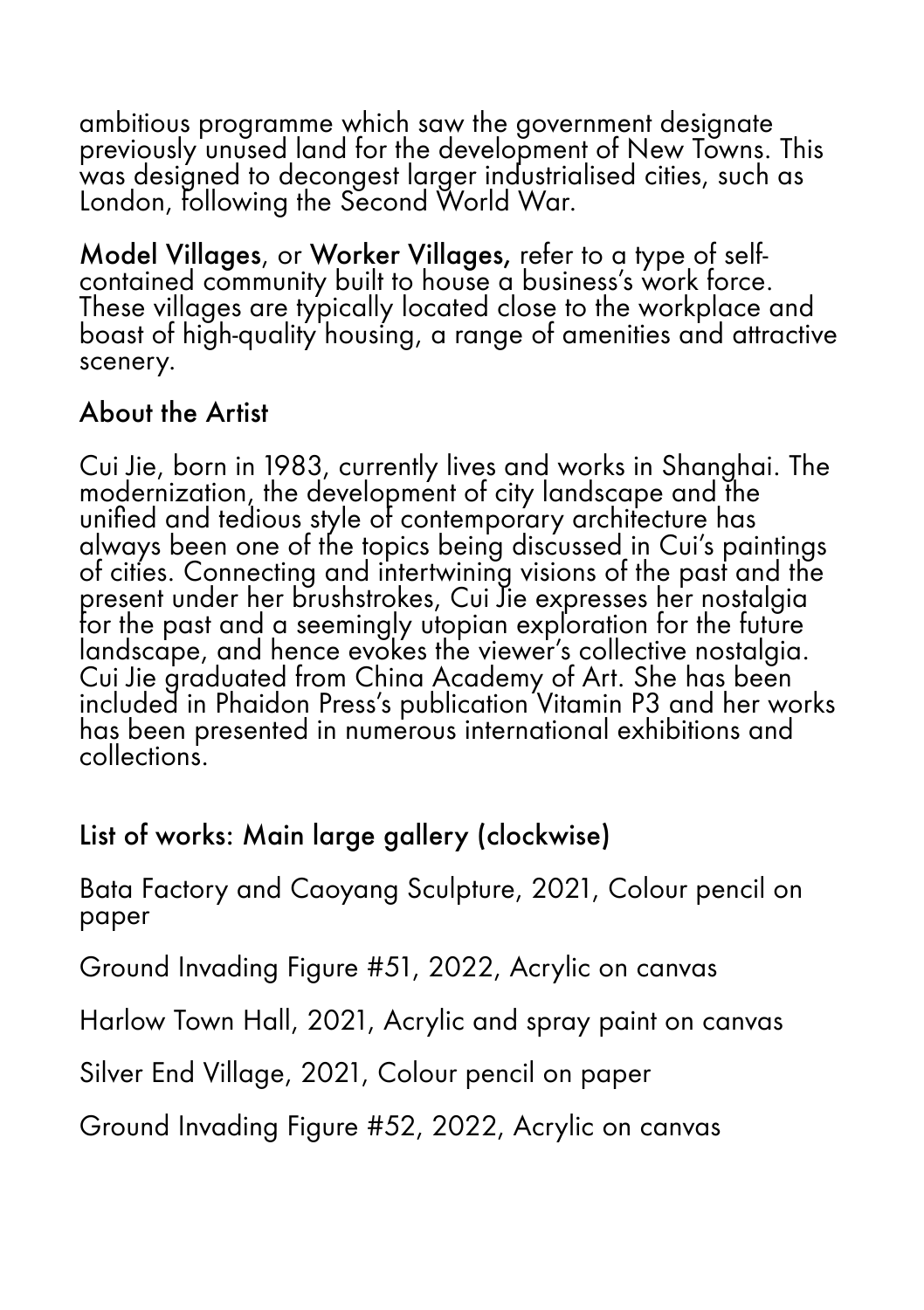Basildon, 2021, Acrylic on canvas Happy Family, 2021, Colour pencil on paper

Caoyang New Village, 2021, Colour pencil on paper

Silver End Village, 2021, Acrylic on canvas

Silver End Village and Caoyang Sculpture, 2021, Colour pencil on paper

Silver End Village #2, 2021, Colour pencil on paper

### Window gallery (Left to right)

*Ground Invading Figure* #50 , 2022, Acrylic on canvas

*Caoyang New Village* , 2021, Acrylic and spray paint on canvas

*The Caoyang Cinema and Bata Cinema* , 2021, Colour pencil on

paper

*The Bata Cinema and Caoyang Cinema*, 2021, Colour pencil on paper

All works courtesy the Artist and Antenna Space, Shanghai

#### Second smaller gallery Film Running Order

*Building of Homes for Heroes*, 1919 28 seconds

*Interview with Sonia Anderson*, 1986 13 minutes 58 seconds

*New Towns in Britain*, 1956 13 minutes 40 seconds

*Interview with Mrs. Summers*, 1986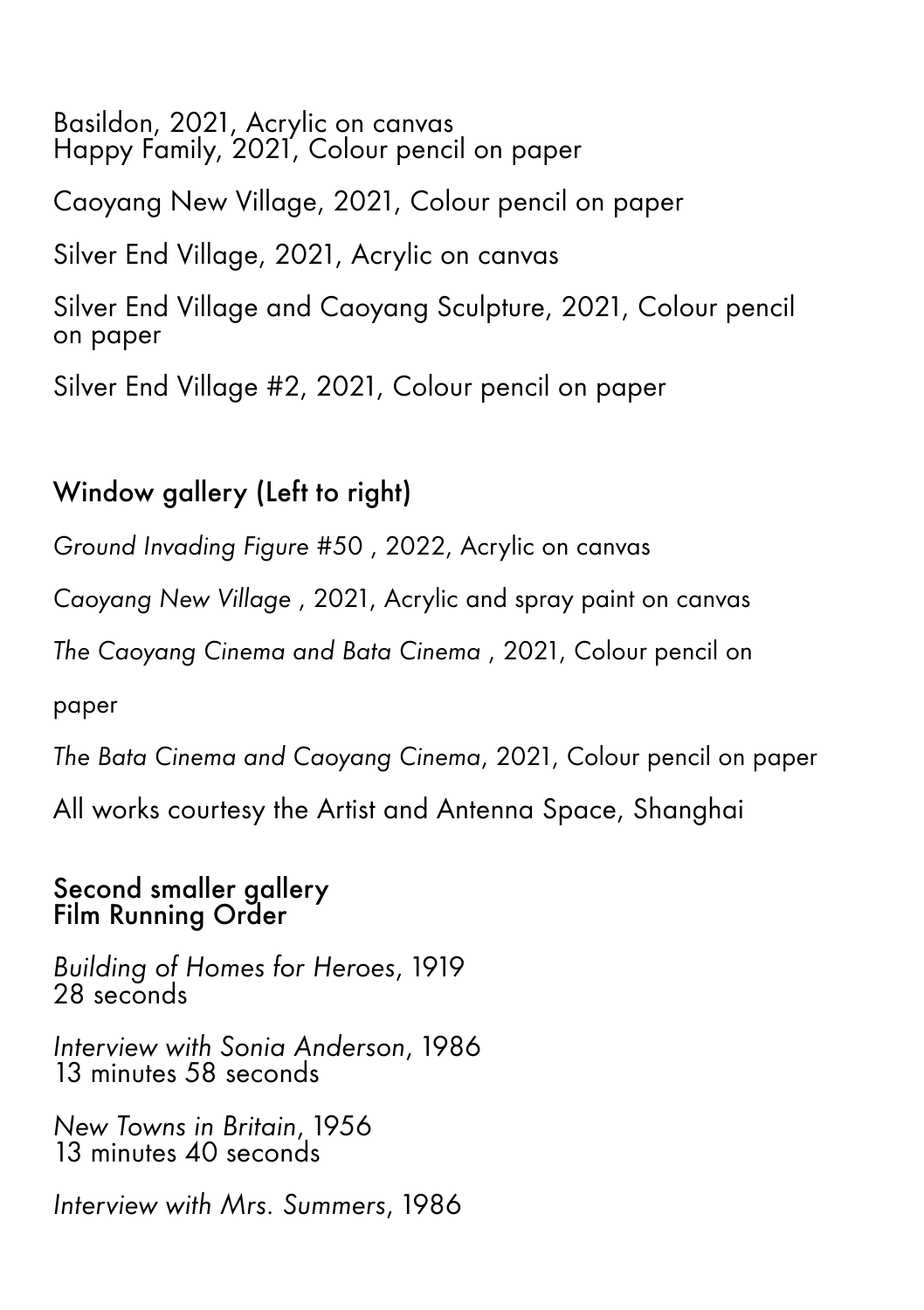10 minutes 55 seconds *Yesterday's Homes and Today's*, 1932 2 minutes 32 seconds

*Interview with Jim White*, 1983 7 minutes 37 seconds

*Factory: Clocking In Routine* c.1941 2 minutes 34 seconds

*Interview with Joan Keeble, Ron Chittock, and Dorothy Dear*, 2010 2 minutes 36 seconds

*Coronation Gala Day*, 1953 9 minutes 23 seconds

*Caught In Time — Listed Buildings*, 1989 1 minute 59 seconds

#### Forthcoming publication

A full colour exhibition catalogue will be published in April, with essays by Dr Wenny Teo, Senior Lecturer in Modern and Contemporary Art at the Courtauld Institute of Art and ZHOU Jianjia, the founding partner and principal architect of YeArch Studio(YEAS) and Ph.D. candidate of College of Architecture and Urban Planning, Tongji University. Alongside these texts will be an interview between Cui Jie and Katharine Stout, Director of Focal Point Gallery in addition to archival images and contextual information.

The publication is presented with the support of M Art Foundation.

With special thanks to Cui Jie, Mike Ashby, Shaun Badham, Laura Bowen, Jade Chen, Kira Cheng, Kurt Lin, Bata Heritage Centre, BFI National Archive, Essex Record Office, East Anglian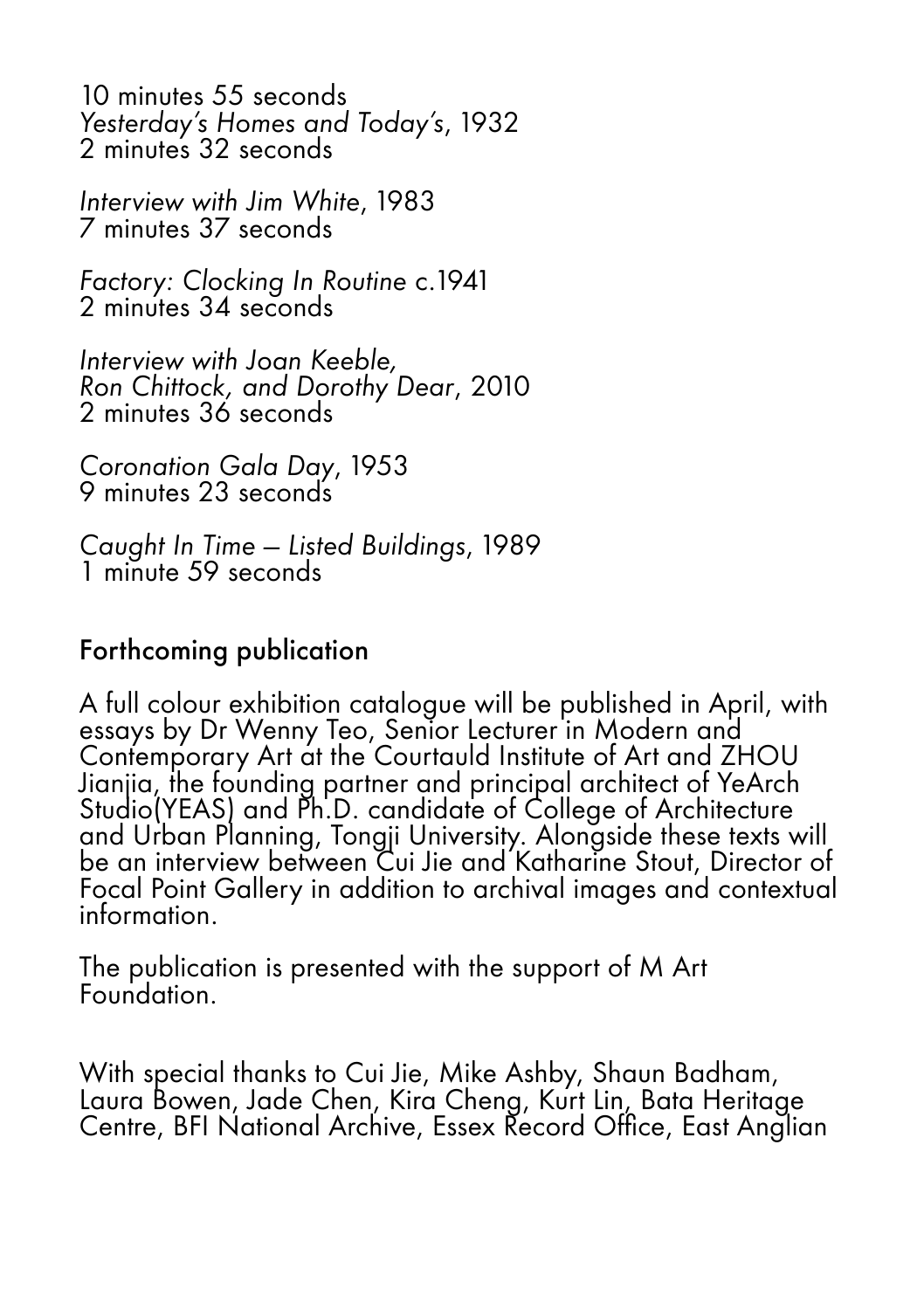Film Archive, Pathé Films, Royal Institute of British Architects, Silver End Heritage Society, The Francis Frith Collection, Dave Watkins, Simon Wang, Xinyu Zhang.

#### Associated Programme

To book yourself a ticket or find out more, visit our website www.fpg.org.uk

#### Online Symposium: International Modernism and the Worker Village: from Essex to Shanghai Sat 19th March 2022: 10am to 4pm

'International Modernism and the Worker Village: from Essex to Shanghai' is an online day long symposium assessing the importance of British Modernism in Essex, particularly its former working estates in adoption of the International Modernist style during the 1920s and 30s, in comparison to the worker villages of Shanghai in the 1950s and 60s. Speakers will discuss the aesthetic design, social structure and political contexts of Silver End, Bata East Tilbury, Becontree and Caoyang Yicun in relation to the evolution of factory life over the past 100 years. Speakers include Gillian Darley, Cui Jie, Verity-Jane Keefe, David Knight, Mike Tarbard,Wenny Teo and Zhou Jianjia, with archival and audio interventions from Joe Namy.

This event is organised in collaboration with Becontree Forever, London Borough of Barking and Dagenham and with the support of the Paul Mellon Centre.

#### Creative Open Day – free and open to all ages, backgrounds and abilities! Sat 9th April 2022 from 11am to 3pm.

Join us for a guided walk around town, photographing anything that could be described as quintessentially Southend. You can then create themed postcards, using photographs you've taken of the city, highlighting the quirky, attractive, ugly, hidden, bizarre parts of Southend!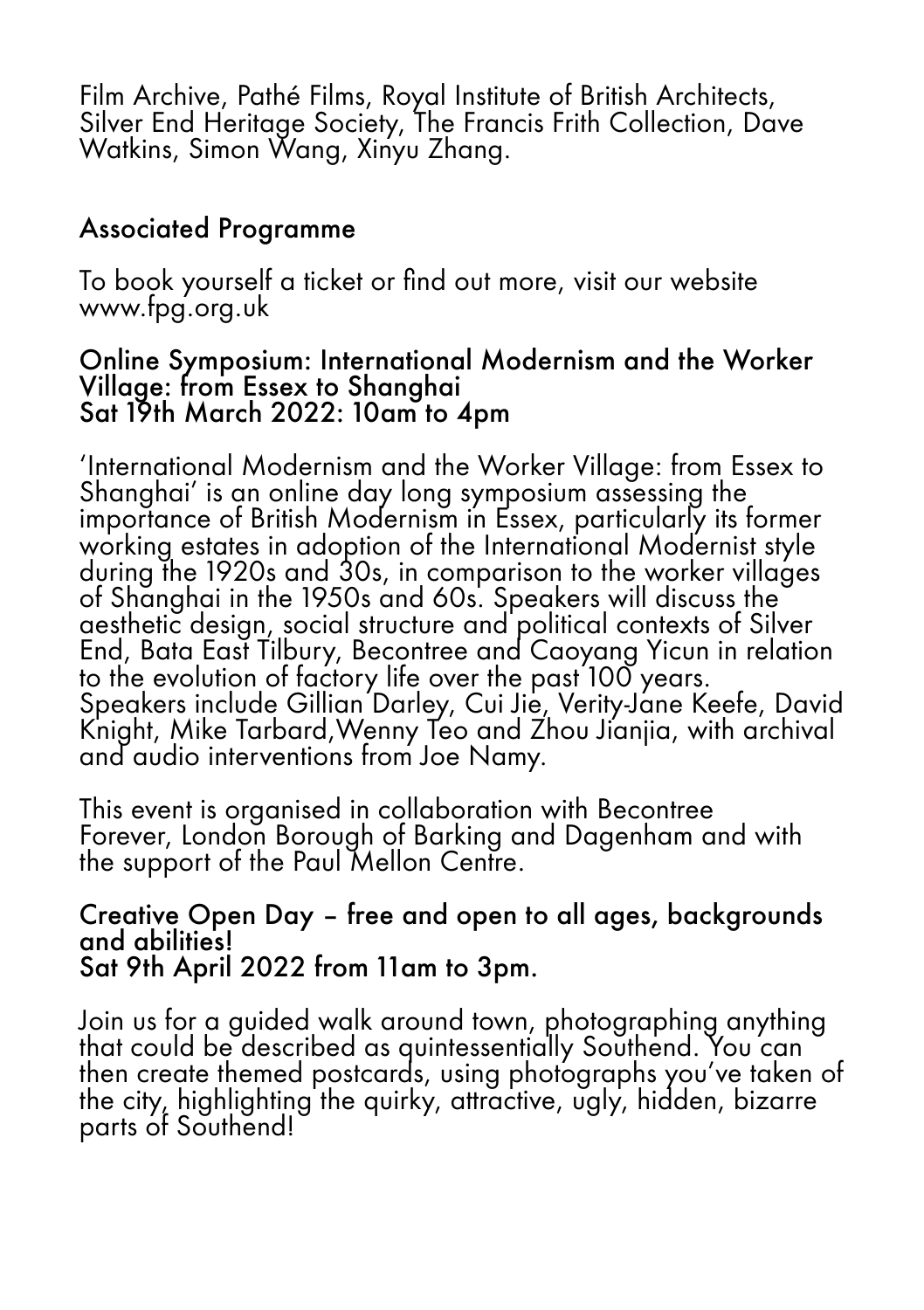#### Sunday Arts Club is a weekly club from 1.30pm to 3.30pm for children ages 8-12 years.

Led by a local artist, each two-hour workshop provides the chance to develop new skills, explore different materials and further enrich the participants creative and artistic knowledge and practice.

#### Radical ESSEX Walks: The Bata Estate and Tilbury Marshes with Emma Twine Sat 21th May 2022 12pm to 3pm

Experience the Bata Estate with architect Emma Twine. Starting at East Tilbury Library, visit Bata Heritage Centre and see the archives of this modernist working town, before exploring the flat top housing estate, factory buildings and nearby marshlands.

#### Summer Creative Open Day at Focal Point Gallery! 11am to 3pm on Saturday 4th June

Join us at Focal Point Gallery to explore your creativity in a fun, interactive workshop looking at architecture and design in a unique way.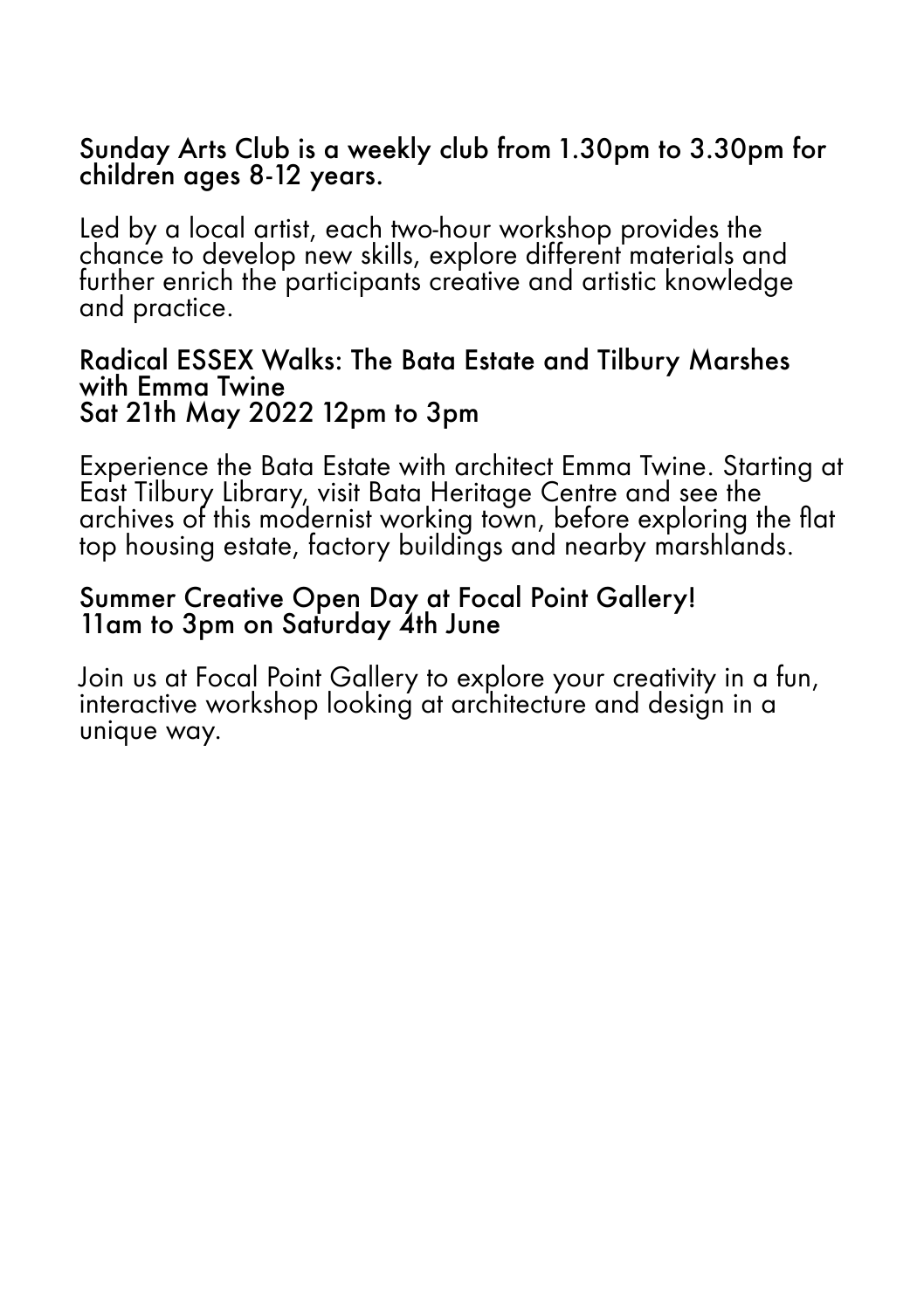#### About Focal Point Gallery:

Focal Point Gallery supports the production and presentation of new and recent contemporary art that challenges us to think and feel differently about locality, our sense of self and the importance of communities. Our wide-ranging and pioneering artistic programme is relevant to local and national audiences alike, through exploring current concerns that also resonate internationally. Based in Southend-on-Sea on the Thames Estuary, FPG's activities take place in locations across the region with our reach extended by working collaboratively with like-minded partners.

As a key focus of our output, Focal Point Gallery's learning programme aims to engage people of all ages in current debates around contemporary art, and looks to extend and develop new audiences. We consider the philosophies and working methods of the artists in our exhibitions programme as the starting point for inspiration, aspiration and discussion in the community. On this basis, the gallery seeks to proactively engage with a wide range of local community groups, schools, young people and children.

Focal Point Gallery also curates and commissions an on-going programme of artist moving image, screened daily on Big Screen Southend; a permanent outdoor video facility located adjacent to our main gallery space in Elmer Square.

#### Donate

Focal Point Gallery is a not-for-profit organisation, which relies on support from grant-giving bodies, trusts, businesses and individuals for its exhibition, learning and public programmes. All donations directly support these programmes and our ambition to support great art across Essex.